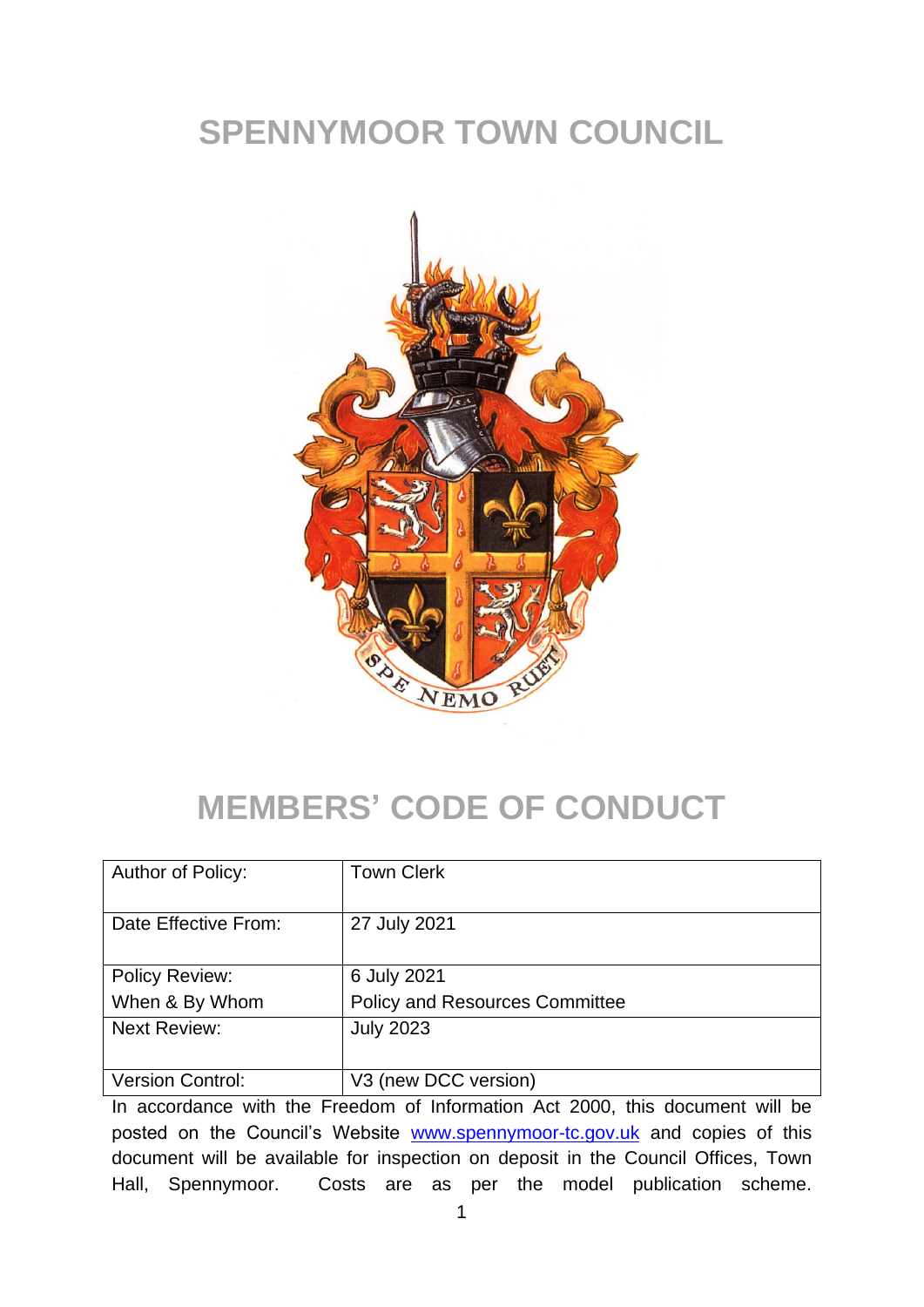### **1. Introduction**

- 1.1 Pursuant to section 27 of the Localism Act 2011, SPENNYMOOR TOWN COUNCIL ('the Council') has adopted the following code which has effect from 27 July 2021 and will be reviewed annually. The Code which sets out the conduct that is expected of elected and co-opted members of the Council when they are acting in that capacity.
- 1.2 This means the code applies whenever you:

conduct the business of the Council (including the business of your office as an elected councillor or co-opted member); or act, claim to act or give the impression you are acting as a representative of the Council.

1.3 'Co-opted member' means any person who is a member of any committee or sub-committee of the Council with a right to vote but is not one of its elected members

#### **2. Part 1 – General Conduct**

- 2.1 Members and co-opted Members of Spennymoor Town Council ("the Council") are expected to undertake their duties as follows:
- 2.2 Represent the community and work constructively with employees and partner organisations to ensure the area is a safer place to live, work and visit.
- 2.3 Behave in a manner that is consistent with the following principles to achieve best value for residents and maintain public confidence in the Council:
- **(a) Selflessness:** act solely in terms of the public interest and not act in such a way as to gain financial or other material benefits for themselves, their family or friends;
- **(b) Integrity:** not placing themselves under any financial or other obligation to outside individuals or organisations that might seek to influence them in the performance of their official duties;
- **(c) Objectivity:** make choices on merit, in carrying out public business, including when making public appointments, awarding contracts, or recommending individuals for rewards and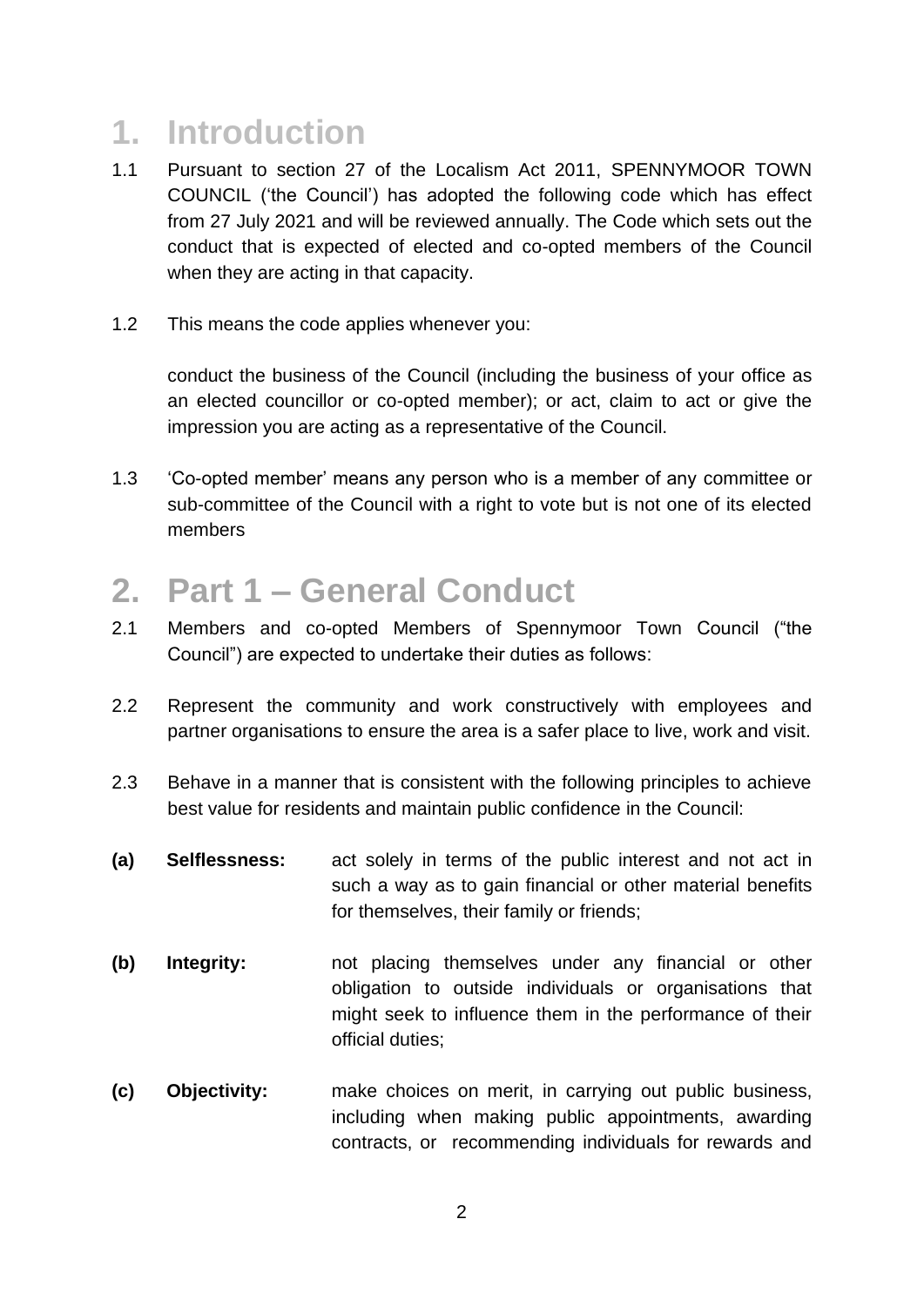benefits;

- **(d) Accountability:** be accountable for their decisions and actions to the public and must submit themselves to whatever scrutiny is appropriate to their office;
- **(e) Openness:** be as open as possible about all the decisions and actions they take, and give reasons for decisions and restrict information only when the wider public interest or the law clearly demands;
- **(f) Honesty:** declare any private interests relating to their public duties and take steps to resolve any conflicts arising in a way that protects the public interest.
- **(g) Leadership:** promote and support these principles by leadership and example.
- 2.4 Act in accordance with the principles in paragraph 2.2 and, in particular:
- (a) Champion the needs of residents the whole community and all constituents, including those who did not vote for them - and put the public interest first;
- (b) Deal with representations or enquiries from residents, members of our communities and visitors fairly, appropriately and impartially;
- (c) Not allow other pressures, including the financial interests of themselves or others connected to them, to deter them from pursuing the interests of the Council or the good governance of the Council in a proper manner;
- (d) Exercise independent judgement and not compromise their position by placing themselves under obligations to outside individuals or organisations who might seek to influence the way they perform their duties as a Member/Co-opted Member of the Council;
- (e) Listen to the interests of all parties, including relevant advice from statutory and other professional officers, take all relevant information into consideration, remain objective and make decisions on merit;
- (f) Be accountable for decisions and cooperate when scrutinised internally and externally, including by local residents;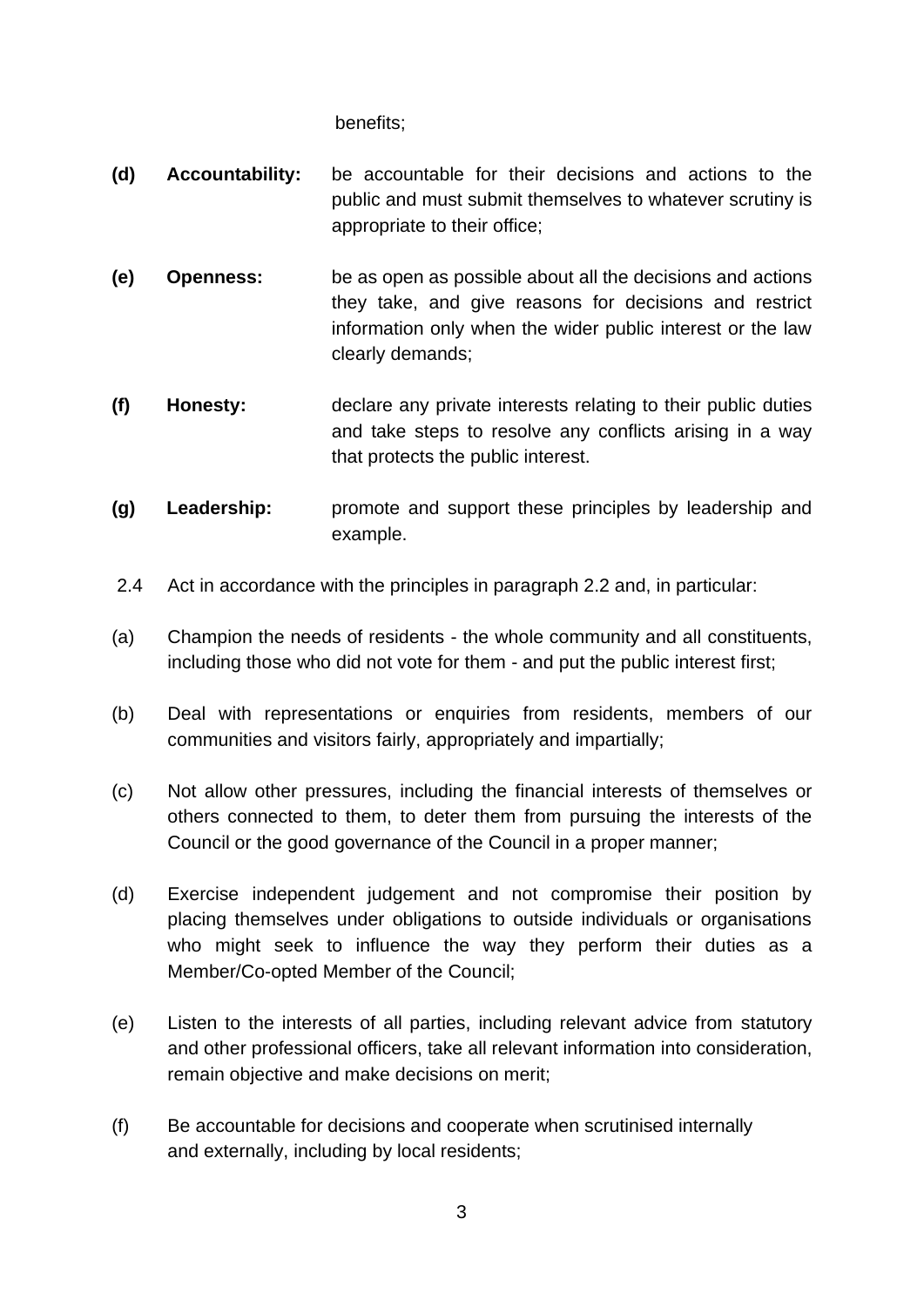- (g) Contribute to making the Authority's decision-making processes as open and transparent as possible to ensure residents understand the reasoning behind those decisions and are informed when holding the Authority to account but restricting access to information when the wider public interest or the law requires it;
- (h) Behave in accordance with all legal obligations, alongside any requirements contained within the Council's policies, protocols and procedures, including on the use of the Council's resources;
- (i) Value colleagues and staff and engage with them in an appropriate manner and one that underpins the mutual respect that is essential to good local government;
- (j) Always treat people with respect, including the organisations and public they engage with and work alongside;

Respect means politeness and courtesy in behaviour, speech, and in the written word. Debate and having different views are all part of a healthy democracy. Members should express, challenge, criticise and disagree with views, ideas, opinions and policies in a robust but civil manner. Members must not, however, subject individuals, groups of people or organisations to personal attack.

Members should treat members of the public politely and courteously. Rude and offensive behaviour lowers the public's expectations and confidence in Members. Members equally have a right to expect respectful behaviour from the public. If members of the public are being abusive, intimidatory or threatening, Members may stop any conversation or interaction in person or online and report them to the local authority, the relevant social media provider or the police. This also applies to fellow Members, where appropriate action could then be taken under the Code of Conduct, and local authority employees, where concerns should be raised in line with the local authority's relevant protocols;

- (k) Provide leadership through behaving in accordance with these principles when championing the interests of the community with other organisations as well as within this Authority;
- (l) Not disclose information given to them in confidence by anyone or information acquired, which they believe, or ought reasonably to be aware, is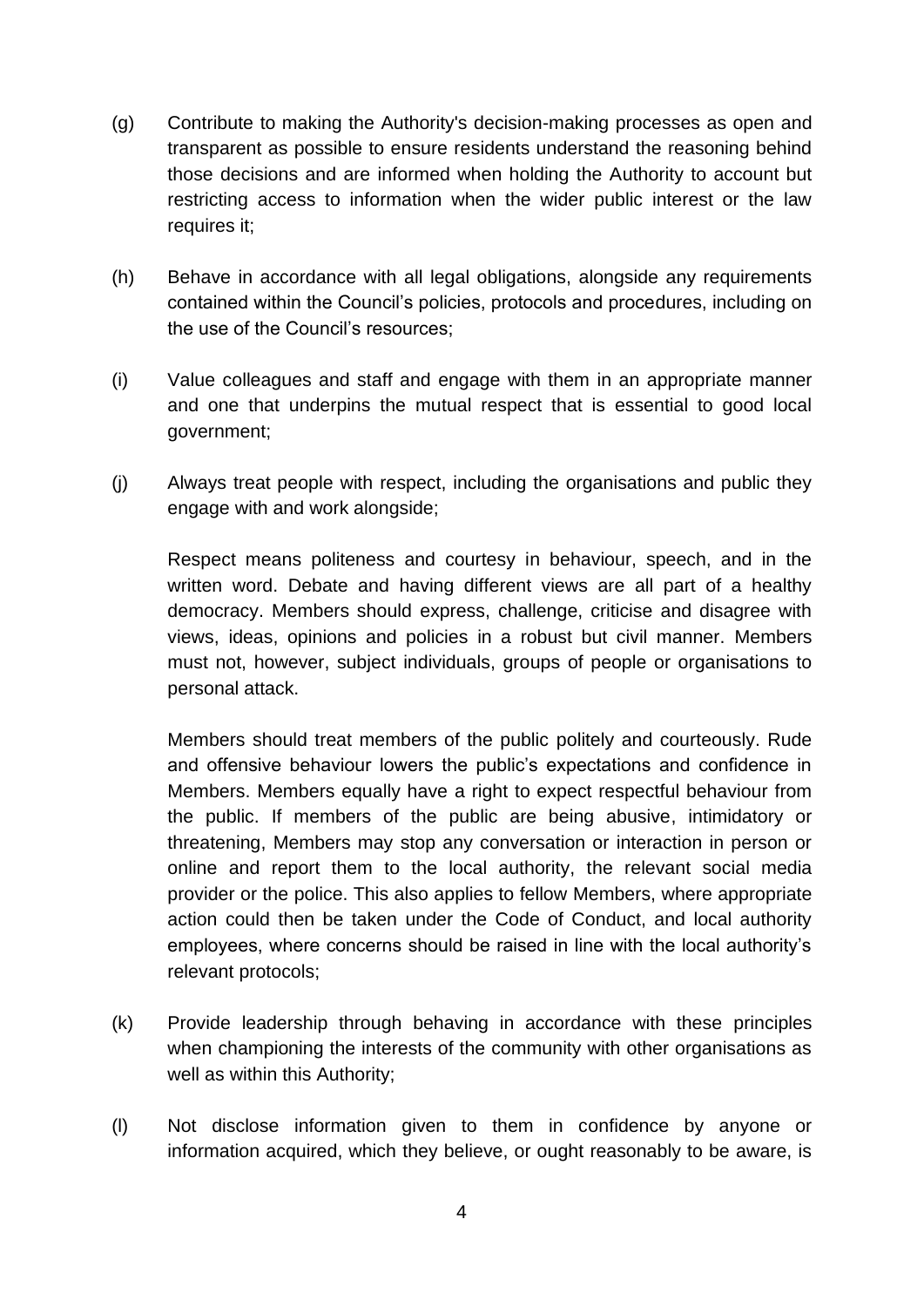of a confidential nature, without express authority and/or unless the law requires it.

(m) Not to bully or harass any person (including specifically any council employee) and you must not intimidate or improperly influence, or attempt to intimidate or improperly influence, any person who is involved in any complaint about any alleged breach of the code of conduct.

Bullying may be characterised as: offensive, intimidating, malicious or insulting behaviour; or an abuse or misuse of power in a way that intends to undermine, humiliate, criticise unfairly or injure someone.

Harassment may be characterised as unwanted conduct which has the purpose or effect of violating an individual's dignity or creating an intimidating, hostile, degrading, humiliating or offensive environment for an individual.

Bullying and/or harassment may take many forms, it could include but is not limited to age, disability, gender reassignment, race, religion, belief, sex and/or sexual orientation.

Not to bring the role of Member or the local authority into disrepute and be aware that the actions and behaviour of a Member are subject to greater scrutiny than that of ordinary members of the public;

To hold the local authority and fellow Members to account and constructively challenge and express concern about decisions and processes undertaken by the Council whilst continuing to adhere to other aspects of this Code of Conduct.

- 2.5 It is expected that Members will at all times comply with requests as part of Code of Conduct investigations and any arising outcomes. Members will not submit malicious or trivial complaints.
- 2.6 Where it is alleged that a Member has failed to act in accordance with the Code, a complaint will be presented to the Monitoring Officer for consideration in accordance with the Local Assessment Procedure and where necessary the Local Determination Procedure.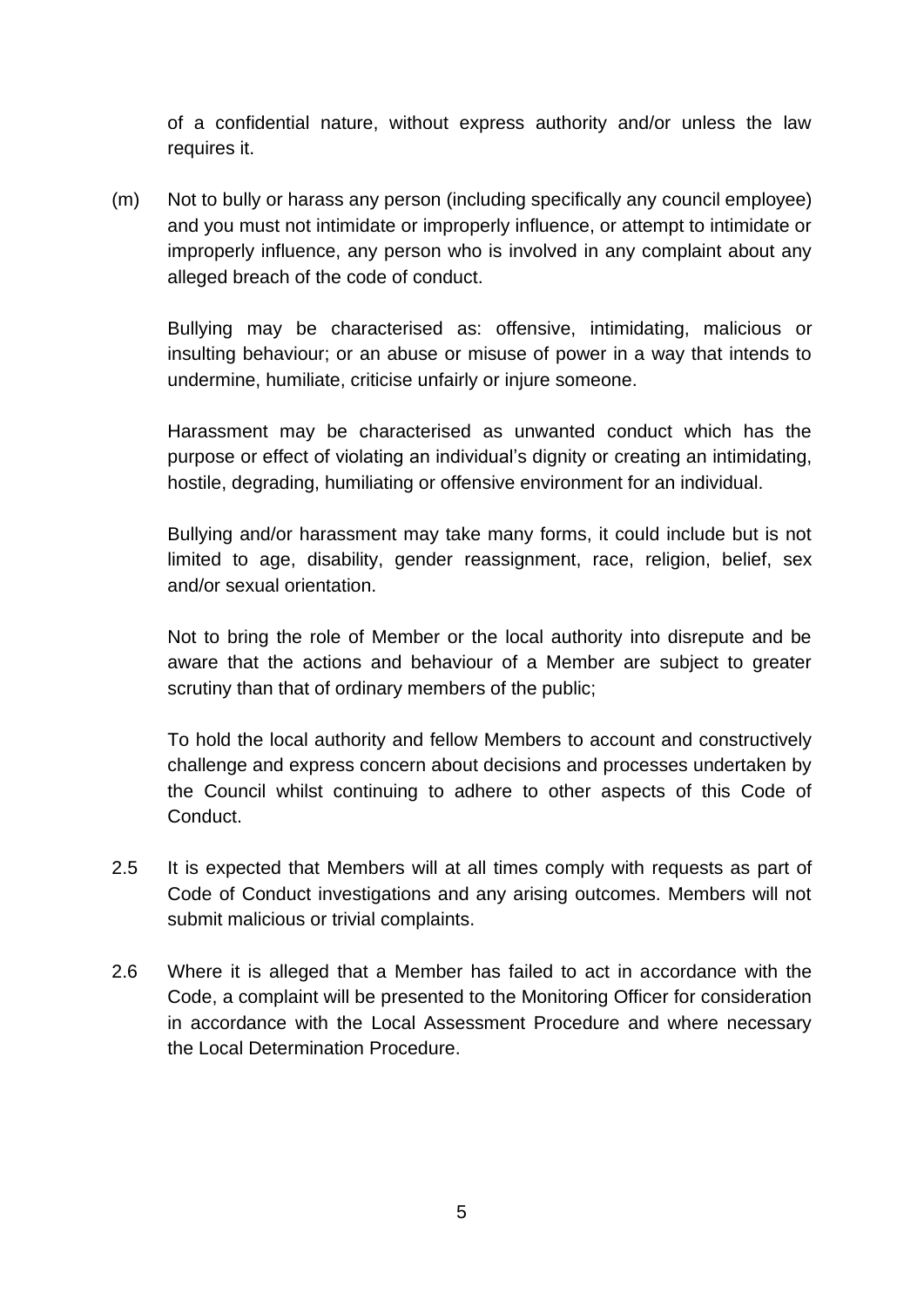## **3. Part 2 – Registration of Interests**

3.1 Register of Interests

Members must:

- (a) register and, where appropriate, disclose those disclosable pecuniary interests that they are obliged to declare under the Localism Act and associated regulations; and register any body of which they are a member (or in a position of general control or management) to which you were appointed or nominated by the Council; and
- (c) register details of their membership of any organisation or body whose rules or requirements of membership could be regarded as suggesting a degree of loyalty to that organisation or body. This could arise by reason of an organisation having an obligation of secrecy about its rules, its membership or conduct and/or a commitment of allegiance or support to that organisation or body. Such organisations or bodies may or may not be charitable concerns and they may also have a local, regional, national or international aspect; and
- (d) register details of my membership of any trade union within the meaning of Section 1 of the Trade Union and Labour Relations (Consolidation) Act 1992.
- 3.2 Registration of interests shall be completed by provision of details upon a signed prescribed form which is submitted to the Town Clerk. Members must ensure they keep the register updated and acknowledge that its contents will be published on the Council's website and will be open to the public to inspect.
- **4. Disclosable Pecuniary Interests Entered on the Register**
- 4.1 If Members are present at any meeting of the Council and:
	- (a) they are aware that they have a disclosable pecuniary interest under paragraph 3.1(a) above in any matter to be considered or being considered at the meeting; and
	- (b) the interest is entered in the Authority's register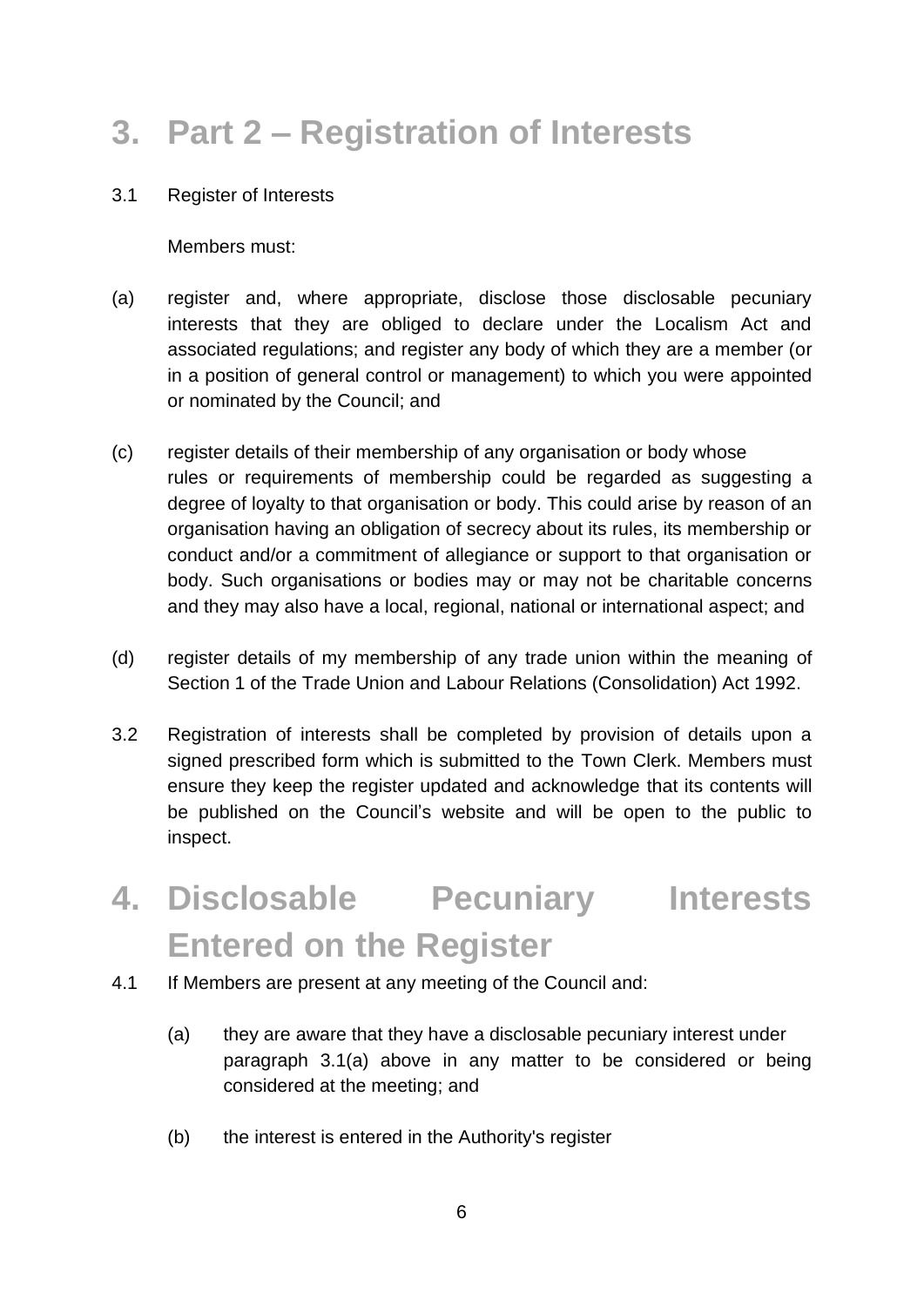they may not participate in any discussion or further discussion of an item of business or in any vote or further vote taken on that item which affects or relates to the subject matter in which they have such an interest; and they must leave the room where the meeting is held while any discussion and or voting takes place.

# **5. Disclosable Pecuniary Interests NOT Entered on the Register**

- 5.1 If Members are present at a meeting of the Authority and:
- (a) are aware that they have a disclosable pecuniary interest under paragraph 3.1(a) above in any matter to be considered or being considered at the meeting; **and**
- (b) the interest is not entered in the Authority's register,

they must disclose the interest to the meeting. Furthermore, they may not participate or further participate in any discussion of the matter at the meeting or participate in any vote or further vote taken on the matter at the meeting and must leave the room where the meeting is held while any discussion and or voting takes place.

- 5.2 If an interest referred to in 3.1(a) above is not entered on the Authority's register and is not the subject of a pending registration, Members must notify the Authority's Monitoring Officer of the interest within 28 days of the date of the disclosure.
- 5.3 If Members with the power to discharge an Authority function acting alone will have a disclosable pecuniary interest in any matter to be dealt with or being dealt with by them in the course of discharging that function:
- (a) they may not take any steps, or any further steps, in relation to the matter (except for the purpose of enabling the matter to be dealt with otherwise than by them); **and**

if the interest is not entered on the Council's register and is not the subject of a pending registration, they must notify the Town Council and Monitoring Officer of the interest within 28 days of becoming aware of the interest.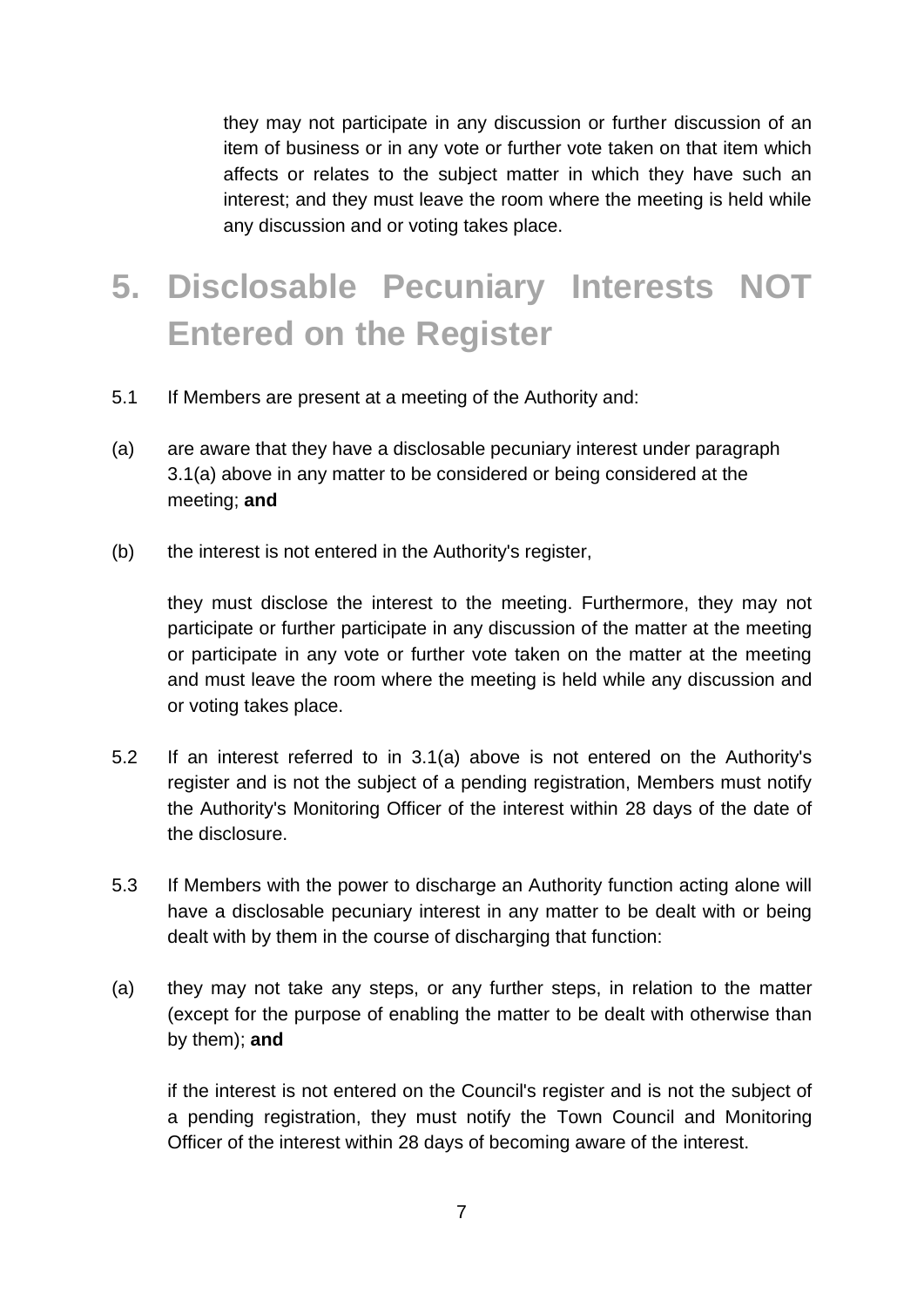#### **6. Sensitive Interests**

- 6.1 This applies to a situation where a Member considers that the disclosure of the details of your interest – including that of your spouse or partner – could lead to you, or a person connected with you, being subject to violence or intimidation.
- 6.2 In such circumstances you should share your concerns with the Town Clerk and Monitoring Officer. If the Monitoring Officer agrees with you, then the details of the interest will not be included in the Council's published Register of Interests, but the Register may state that you had registered an interest the details of which had been withheld under Section 32 of the Localism Act 2011.
- 6.3 If the Monitoring Officer has accepted that you have a sensitive interest under Section 32 of the Localism Act 2011, you should declare the existence of the interest at any meeting at which you are present but you need not declare the details of the interest.
- 6.4 If circumstances change and the information excluded from the Register on the grounds of sensitivity is no longer sensitive information, the Member must notify the Monitoring Officer within 28 days.

#### **7. Other Relevant Interests**

7.1 Members may have an Other Relevant Interest (which is not a disclosable pecuniary interest) in any matter to be considered or being considered at the meeting) where:

a decision in relation to that matter might reasonably be regarded as affecting the well-being or financial standing of them or a member of their family or a person with whom they have a close association, or an organisation or body under paragraph 3.1(b), 3.1(c) or 3.1(d) above, to a greater extent than it would affect the majority of the Council Tax payers, ratepayers or inhabitants of the ward or electoral area for which they have been elected or otherwise of the authority's administrative area; **and**

the interest is one that a member of the public with knowledge of the relevant facts would reasonably regard as so significant that it is likely to prejudice their judgement of the public interest.